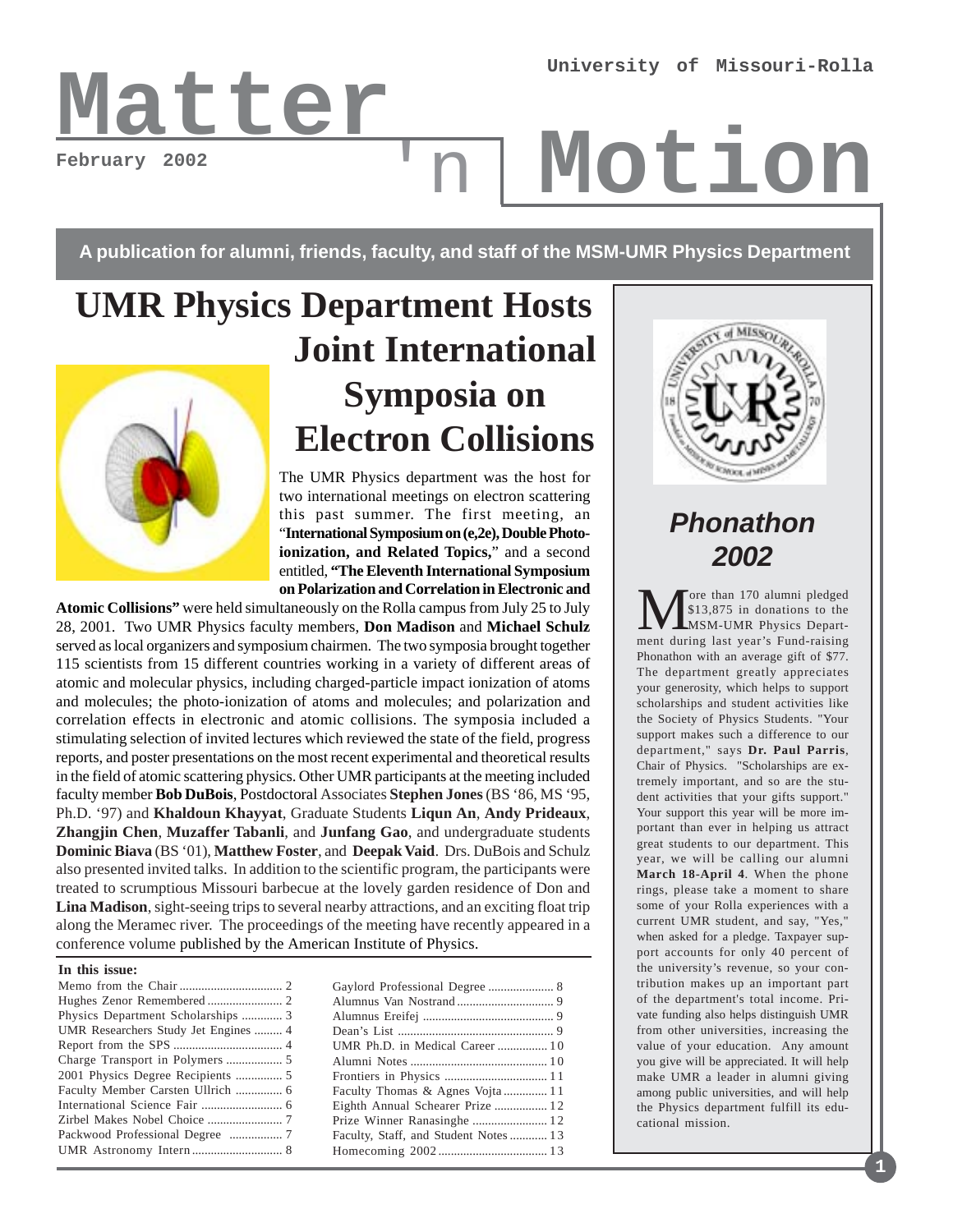### **Matter** 'n **Motion February** 2002

# **Memo from the Chair**

It seems appropriate, given the incredible events of the past year, to begin this column with the sincere hope that all members of the MSM-UMR physics family have been safely out of harm's way during the often frightening t seems appropriate, given the incredible events of the past year, to begin this column with the sincere hope that all members of the MSM-UMR physics family have been that have occurred since the morning of September 11, 2001. Our sympathy goes out to all of the victims of that terrible tragedy, as does our support for all those who are striving to make the world safe from future acts of the same kind. I am proud to report that as part of that effort, researchers at UMR are working hard to contribute to programs that will enhance the country's security. Under the direction of Vice Provost for Research **Wayne Heubner** (BS, '82, PhD '87), UMR faculty have proposed numerous studies that would enhance critical technologies used by the United States to detect and thwart terrorist attacks on domestic targets. Physics faculty members **Greg Story** and **John Schmitt**, for example, have proposed a new class of ultra-sensitive trace element detectors that would use multi-photon absorption and ionization of particles entrained in supersaturated vapors. Their method, which has already been demonstrated with atomic particles at previously undetectable levels of dilution, would allow for real-time detection of compounds or molecules associated with explosives, nuclear devices, perhaps even biological hazards.

 This program represents one of the many fascinating things going on in the department, some of which you can read about in this issue of **Matter 'n Motion**. As department chair, I am very proud to head one of the most active research departments on the UMR campus. Every day I see, in numerous ways, how our research programs significantly enhance our department's educational effort, of which we are also very proud. As many of our alumni know, the department has always strived to include undergraduate students in its research activities. Most of the research contracts and grants that the department receives from government organizations, such as the National Science Foundation and the Department

#### **Hughes Zenor Remembered**

 $\overline{J}$ e were saddened to hear of the passing of Professor Emeritus **Hughes Zenor**, who died earlier this year, in January 2002. Zenor, who had been a member of the UMR faculty since 1960, had recently moved to Alabama to be closer to his son, **Phil Zenor**. He is survived by Phil, and sons **John J. Zenor** and **Hughes Earl Zenor**. Before the move, Hughs had a reputation as the department's most devoted attendee of the weekly "Frontiers in Physics"

**2**



colloquium series. A memorial resolution, which is being prepared for presentation at the next UMR General Faculty Meeting, will appear in the next edition of **Matter 'n Motion**.

of Energy, include funding that allows undergraduate students to participate in the activities of UMR faculty researchers. This opportunity for students, many right out of high school, to participate in research at the forefront of a given scientific discipline, is simply unobtainable in many schools and colleges. At UMR over 60% of physics undergraduate participate in research projects with UMR faculty members at some point during their four years here. All our majors participate in independent



*Paul E. Parris*

research in our capstone Advanced Laboratory course, taken by physics students in their senior year. Often these projects result in publications, or in prizes won in undergraduate research competitions, such as the one sponsored by the Missouri Academy of Sciences, where UMR students have a sparkling record of achievement.

 This level of undergraduate research participation is responsible, I think, for the incredible success that our undergraduates have had obtaining great positions after graduation, either in industry or in graduate school. In the last two years, for example, UMR graduates who have not gone on to graduate school have entered the work force with reported starting salaries averaging over \$55,000 per year, higher than the national average of \$42,000, higher even than the national average for virtually all engineering disciplines. Our majors who do go on to graduate school find that if they work hard they can get into the very best graduate schools in the world. This past year, UMR graduate **Brett Maune** (BS '01) went to Caltech, **Sean McKinney** (BS '01) went to the University of Illinois-Urbana Champaign, and **Josh Zirbel** (BS '01) went to work with Nobel Laureate Carl Wieman at the University of Colorado. The schools where our graduates were accepted, but didn't go, looks like a list from US News and World Report: Stanford, Harvard, MIT, Yale, UVA, Rice, Cornell, and others. Of course, as many of our alumni also know, cutting edge research can be very expensive. In a time of economic downturn, with the state holding back big chunks of our budget, we are forced to rely more and more on contributions from friends and alumni to help make up the difference - so that *we* can continue to make a difference in the lives of the students that come through our doors. To all who have contributed in the past, I offer sincere appreciation for the support you have provided over the years. It helps enormously to have partners in our endeavor who share our vision of what a quality education in Physics can do for those who achieve it.

*- Paul E. Parris*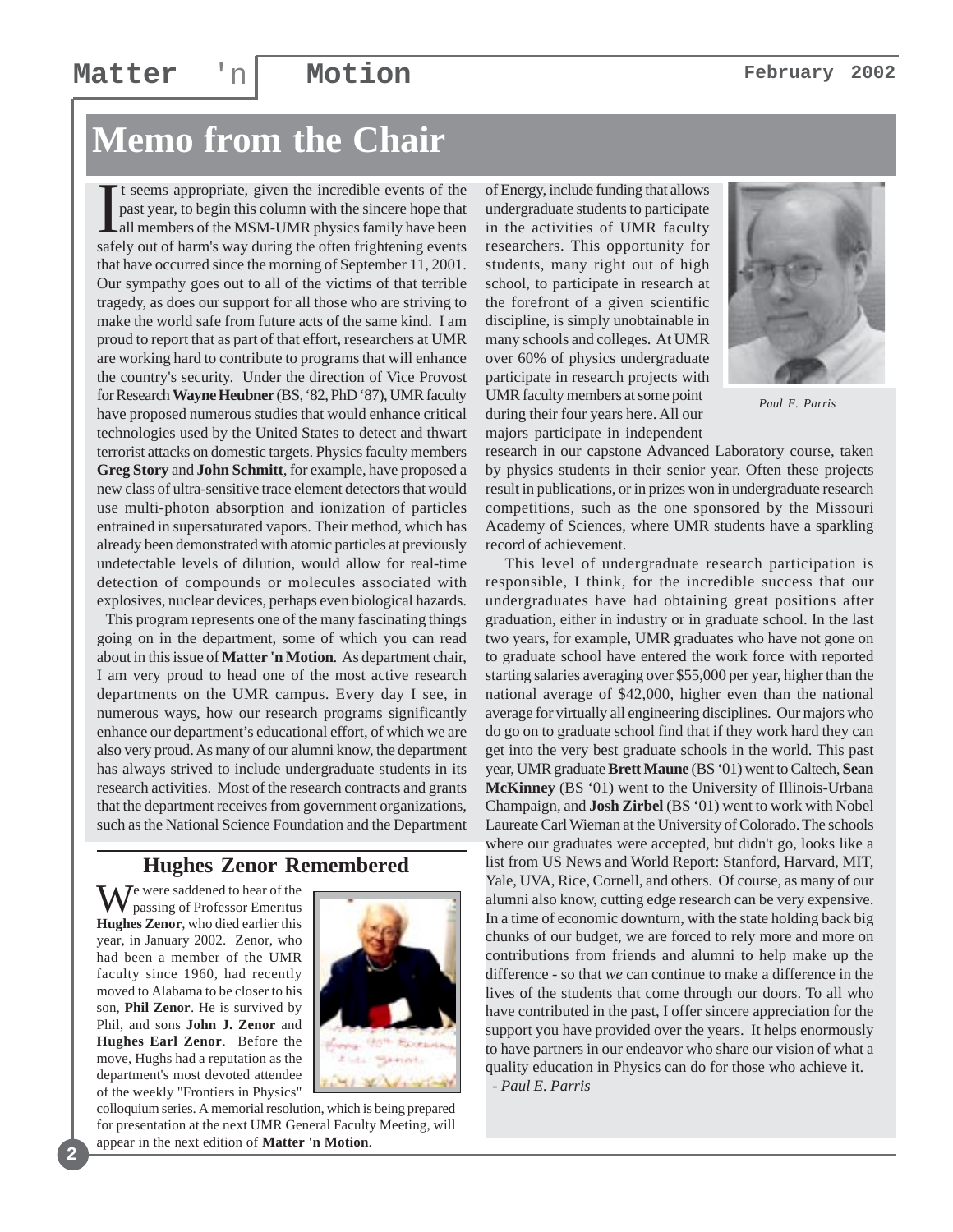## **Physics Department Awards 2001-2002 Scholarships and Fellowships**

The following scholarships have been endowed through the generous gifts of the friends of the UMR Physics Department.<br>Scholarships are announced annually at the Harold Q Fuller Undergraduate Research Seminar, held this pas 19, 2001. Congratulations to all our Departmental Scholars!

Recipients of the *Harold Q Fuller Scholarship-Loan* were **John Weirich** of Washington, Missouri, **Charlie Glaus** of St. Louis, Missouri, and **Christopher Lloyd** of St. Louis, Missouri. The \$1,300 scholarship-loan was endowed by the late Dr. Fuller, Chair of the Physics Department from 1948 to 1970 and former Dean of the College of Arts and Sciences, to recognize outstanding achievements among juniors and seniors in physics. One quarter of the scholarship is an interest-free loan that students begin to repay when they start their first jobs.

Recipients of the *Burke H. Miller Memorial Scholarship* were **Ryan Mallory** of Ballwin, Missouri and **Joao Sosa** of Shawnee Mission, Kansas. This \$1,000 scholarship was established by the Miller family to commemorate the academic achievements of their son, Burke, who graduated with a bachelor's degree in physics in 1969 and later died during the Vietnam War. The award is for promising and dedicated students in physics.

**Travis Yates** of Searcy, Arkansas, and **John Zirbel** of Watertown, South Dakota received the *L. E. Woodman Memorial Scholarship*. This scholarship was established by the Woodman family in honor of Dr. L. E. Woodman, Chair of the Physics Department from 1919 to 1948. It is offered to students in physics who are of good moral character, maintain a satisfactory grade point average, and are in financial need.

The *Charles M. Rice Scholarships* are presented to outstanding juniors or seniors in physics at UMR. They were established by Mr. **Charles M. Rice** (MS '50) to recognize and encourage outstanding effort and achievement in undergraduate physics. Chuck got his MS in physics at MSM in 1950 and was awarded a Professional Degree from UMR in 1996. During his career, he did award-winning work for the US government and later started several successful business enterprises. The 2001-2002 scholarship was awarded to **John Quebbeman** of Springfield, Missouri. The *Charles M. Rice Fellowship* is presented to outstanding students in the graduate physics program at UMR. This year, the \$2000 fellowship was awarded to Mr. **Stephen Black**.

In addition to endowed scholarships, which are usually awarded to juniors and seniors, the department awards special *Physics Department Scholarships*, funded from the annual phonathon, to students who earn a grade point average of 3.5 or higher. This past year, department scholarships were awarded to the following students, who range in academic standing from freshman to junior: **Timothy Ivancic** of St. Louis, Missouri, **Cameron Johnson**, of Manchester, Missouri, **Joseph Eimer** of Hillsboro, Missouri, **Jason Burnes** of Fenton, Missouri, **Rebecca Merrill** of Hallsville, Missouri, **Deepak Vaid** of New Delhi, India, and **Kevin Zimmerschied** of Sedalia, Missouri.

#### **Endowments: Gifts that Keep on Giving**

Through the generosity of friends and alumni, the Department<br>of Physics has been very successful in raising annual support for scholarships, student travel funds, and program enrichment. As you make your annual commitment to the department, however, you might want to consider starting an endowment in your name or in the name of a loved one, so that your gift will still be making a difference when your greatgrandchildren enroll at UMR. An endowment to the university will bear the name that you designate *in perpetuity.*

Consider, e.g., the impact of leaving an endowed scholarship or lecture series in your name. With an initial gift of \$10,000 (which may be started with \$2,000 and a pledge of \$2,000 annually over the next five years) you can start a fund from which generations of students will benefit. The fund will generate approximately \$500 per year initially, and will continue to grow as the principal increases each year. The UMR physics department has several donors that have been adding to their endowment for several years, including endowments established last year by **Ed** and **Mary Sue Sickafus**, and by the estate of **Richard Hannum**.

 Endowments may be established with cash or readily marketable securities. Regardless of the amount of the endowment you wish to establish or the methods used to establish it, your investment will have a significant and longterm impact on the Physics Department and on the University of Missouri-Rolla. Please call Dr. **Sandra Ogrosky** or Mr. **Kevin Lindsey** at 1-800-392-4112 if you have any questions or wish to discuss options available to you for giving to the department.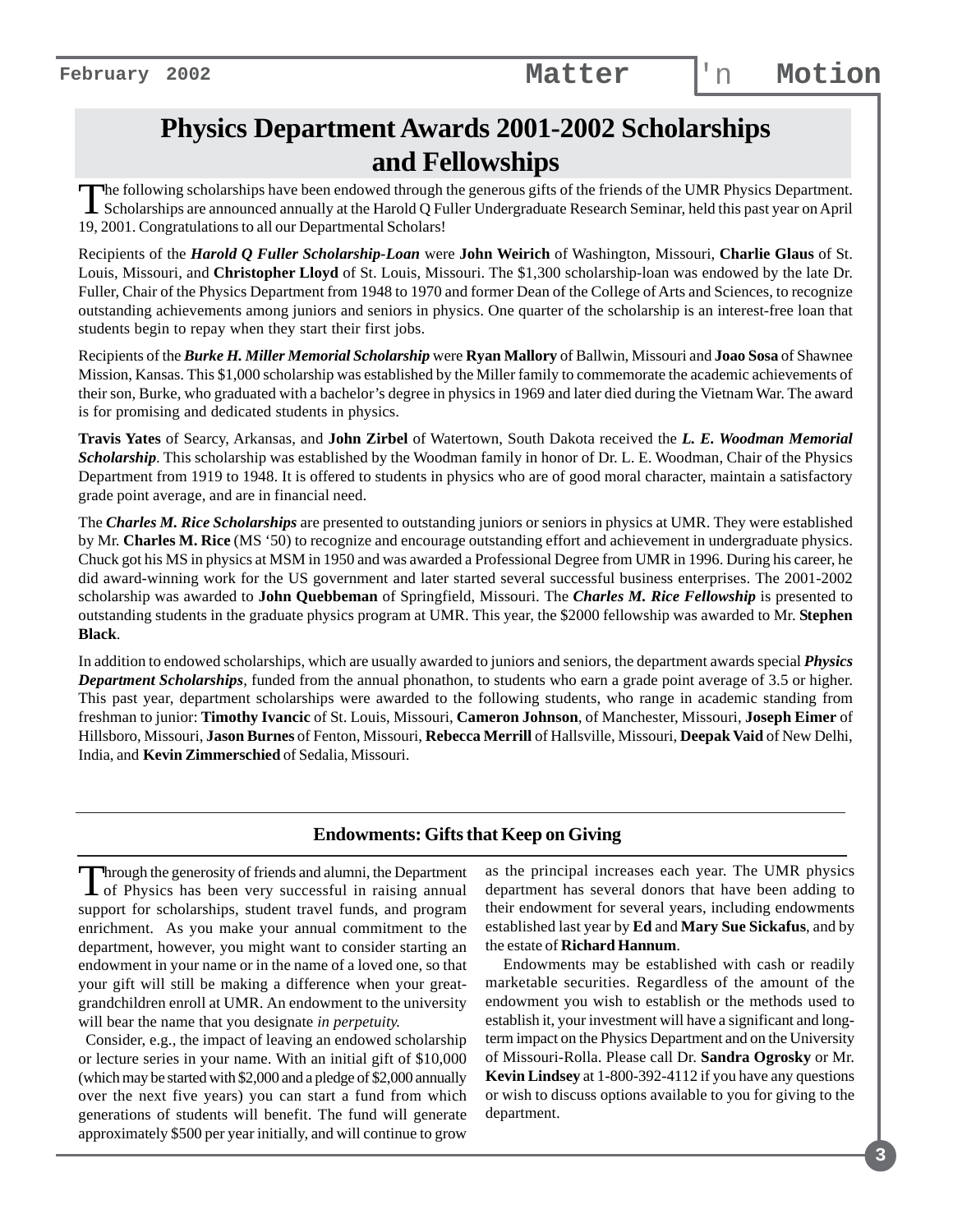### **Matter** 'n **Motion February** 2002

# **Report from the SPS**

#### **From Lea Ann Cozort, President of SPS**

I. have really enjoyed the task of being SPS president this year, and am happy to report that the UMR chapter of the Society of Physics Students continues its legacy of fun and successful physics activities! To start the fall semester off on the right foot, the SPS and Physics faculty

gathered for a picnic at Schumann Park on a cold, rainy day in October. **Kurt Koch**, **Christopher Lloyd**, **Travis Yates**, **B. J. Fendler**, **Joe Eimer**, and **Lea Cozort** served as cooks and hosts. After a meal of chips, hot dogs, and hamburgers, we had the traditional volleyball grudge match between the SPS members (on one side) and Physics Professor **Greg Story** (on the other). This year, because of bad weather, the game had to be moved to the UMR multi-purpose



building, where we still got stomped by Dr. Story. (Despite the painful practice over STUCO free day weekend!)

 Also, as many readers of **Matter 'n Motion** know, the SPS organizes an annual road trip to Argonne National Laboratory in early November to attend the undergraduate research symposium that takes place there. This past November, Travis Yates, B. J. Fendler, Kurt Koch, Joe Eimer, and I attended. Along with listening to great presentations given by undergraduate students involving their research activities, we took advantage of the opportunity to travel

into Chicago for a little more fun. FYI - hotels in downtown Chicago are warm, and glass elevators intrigue physics majors! Finally, as the end of the semester came flying at us, a number of SPS members met on a Saturday afternoon at the local bowling alley for some last minute stress relief. Coordination and high scores obviously weren't the goal, but the turnout was unbelievable. As for other club

> activities, several speakers were invited to our semi-weekly meetings. Some came to us from the physics department, others from various departments on the UMR campus.

> This semester we hope to have more speakers and possibly take a field trip to another university to visit with the SPS chapter there. Also, we will be participating in the annual phonathon, volunteering in the "Bridging the Gap" event for local girl scout

troops, judging for the Missouri Science Olympiad, recruiting potential freshmen, and making the Society of Physics Students a better-known organization on campus. For other interesting facts or to contact us personally, go to http://www.umr.edu/~sps.

*Editors note: SPS Officers for the 2001-02 school year are: President: Lea Ann Cozort (Fall '01 and Winter '02); Vice President: Charlie Glaus (Fall '01 and Winter '02); Secretary: Kurt Koch (Fall '01 and Winter '02); Treasurer: Travis Yates (Fall '01) and Christopher Lloyd (Winter '02); Recycling: B. J. Fendler (Winter '02).*

## **UMR Researchers Study Jet Engine Emission in England**

group of researchers and students from the<br>University of Missouri-Rolla traveled to England<br>this past summer to test emissions from the exhaust<br>of a jet engine as part of a joint project with NASA and the University of Missouri-Rolla traveled to England this past summer to test emissions from the exhaust of a jet engine as part of a joint project with NASA and the British government. **Dr. Donald Hagen**, professor of physics at UMR, is among the team that traveled to a British government testing facility in Farnborough, England. Hagen is the director of UMR's Cloud and Aerosol Sciences Lab (CASL), a key research laboratory of the UMR Physics department. During the first phase of testing last summer, the researchers studied the combustor of a Spey jet engine, testing particulates in its emissions. "This summer the entire jet engine was tested," says Hagen. The test was run under the same conditions as before to show how the rest of the engine affects emissions. Among the researchers from UMR

**4**

were two graduate students and a group of five undergraduate students. "These undergraduates worked on individual projects in the lab here at UMR, and then were able to travel to England to see those projects integrated into a large multi-faceted research effort," says Hagen, "UMR's part of this project is to characterize particulate emissions in the exhaust," By studying the emissions as they travel through the entire jet engine, Hagen says, they are able to define what emissions are like under different operating conditions of the engine.

 "Most particulates are smaller than the wavelength of light," Hagen says, "but they do affect the environment." CASL researchers determine the size and concentration of different types of particulates in the emissions. (continued on page 6)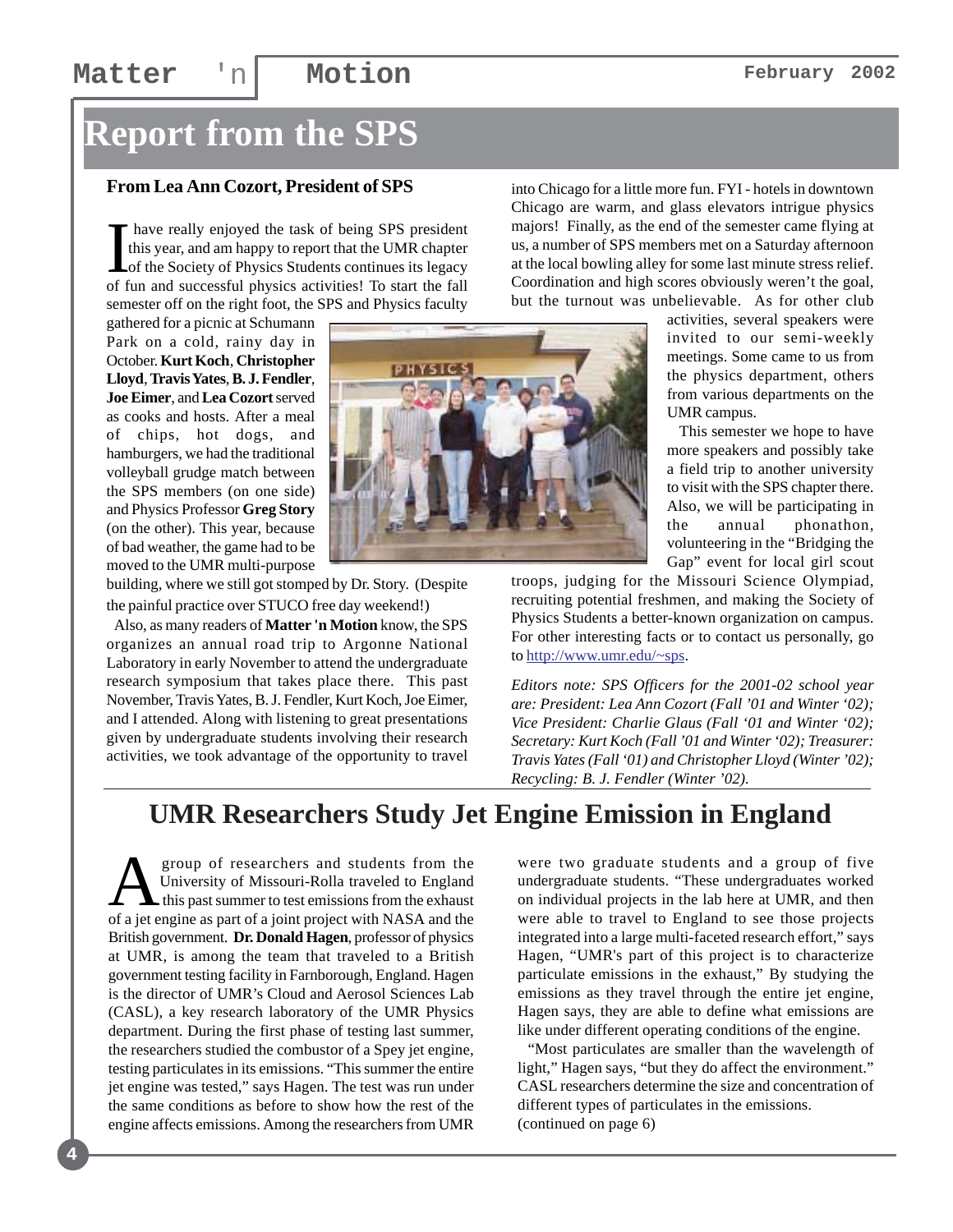## **Parris Studying Charge Transport in Polymers**

**UMR** Physics' Chair **Paul Parris's** research into how<br>electrical charge moves through organic materials<br>could lead to improved flat-screen computer<br>displays credit card-sized smart cards and the development electrical charge moves through organic materials could lead to improved flat-screen computer displays, credit card-sized smart cards, and the development of other applications in the rapidly-growing field of plastic electronics. Parris recently received a \$150,000 grant from the National Science Foundation for a theoretical study on "Quasiparticle Transport in Organic Materials: Vibrational and Static Disorder, Nanoscale Confinement, and Quantum Effects." One of the biggest current uses of materials of this type are molecularly-doped polymers used in copying machines and laser printers. Closely related materials will appear in new light-emitting devices, like computer screens.

 Parris is studying how charge transport in these devices is related to basic properties of the polymer material they're made from. "Typical polymers are disordered", Parris says. By understanding this disorder, researchers can predict electrical properties and aid in the design of new devices. "Our goal is the fundamental physics of the process," Parris says. As a charge moves through a polymer, it is attracted to molecules in the polymer and causes them to distort, much like a bowling ball rolling across a mattress distorts the springs of a mattress as it crosses. Along with physics graduate student **Alex Silvius** (BS '00) Parris is studying this "polaron", which he says is "the combination of the charge carrier and the distortion around it."

 Inorganic materials like silicon are widely used in electronics and computer equipment. Parris's research focuses on the growing field of organic electronics. "People are finding that ultra-pure organics can conduct charge as well as many inorganic semiconductors," he says.

 Parris's research group is currently gearing up for the early stages of the research, analyzing recent experiments. "There are fundamental things we don't know about charge transport in organics," Parris says. "By studying the most recent experiments we isolate different physical effects that occur when charge moves through these systems."

 Parris's research is part of a collaborative three-year, project with researchers from the University of New Mexico, funded by the National Science Foundation at a combined level of \$500,000.



## **Congratulations to UMR's 2001 Physics Degree Recipients!**

#### **May 2001**

*Bachelor of Science*

Banning Bozarth Brian Ray Fuller Orion P. Grimmer Brett Michael Maune Sean Aaron McKinney Curtis Steven Stratman Matthew Forrest Strobel Joshua James Zirbel

*Professional Degree*

Thomas Gaylord

#### **December 2001**

*Bachelor of Science*

Dominic Anton Adam Biava John Randolph Weirich Ryan Major Rule

*Master of Science*

Brian Christopher Polis

*Doctor of Philosophy*

Gabor Balazsi George Jay Doster

*Professional Degree* Donald Lee Packwood

## **Leaving a Legacy Through Your Will**

A planned gift makes a perpetual statement about your<br>dedication to MSM-UMR. While many may not be able to establish an endowment today, they find that they are able to leave a significant legacy to the university through a planned gift, such as a bequest, life income gift, or life insurance. By making a planned gift, you show your loyalty to an institution that has played a significant role in shaping your future. For more information about giving a planned gift, contact **Judy Cavender** at 573-341- 6090 or e-mail her at judyc@umr.edu.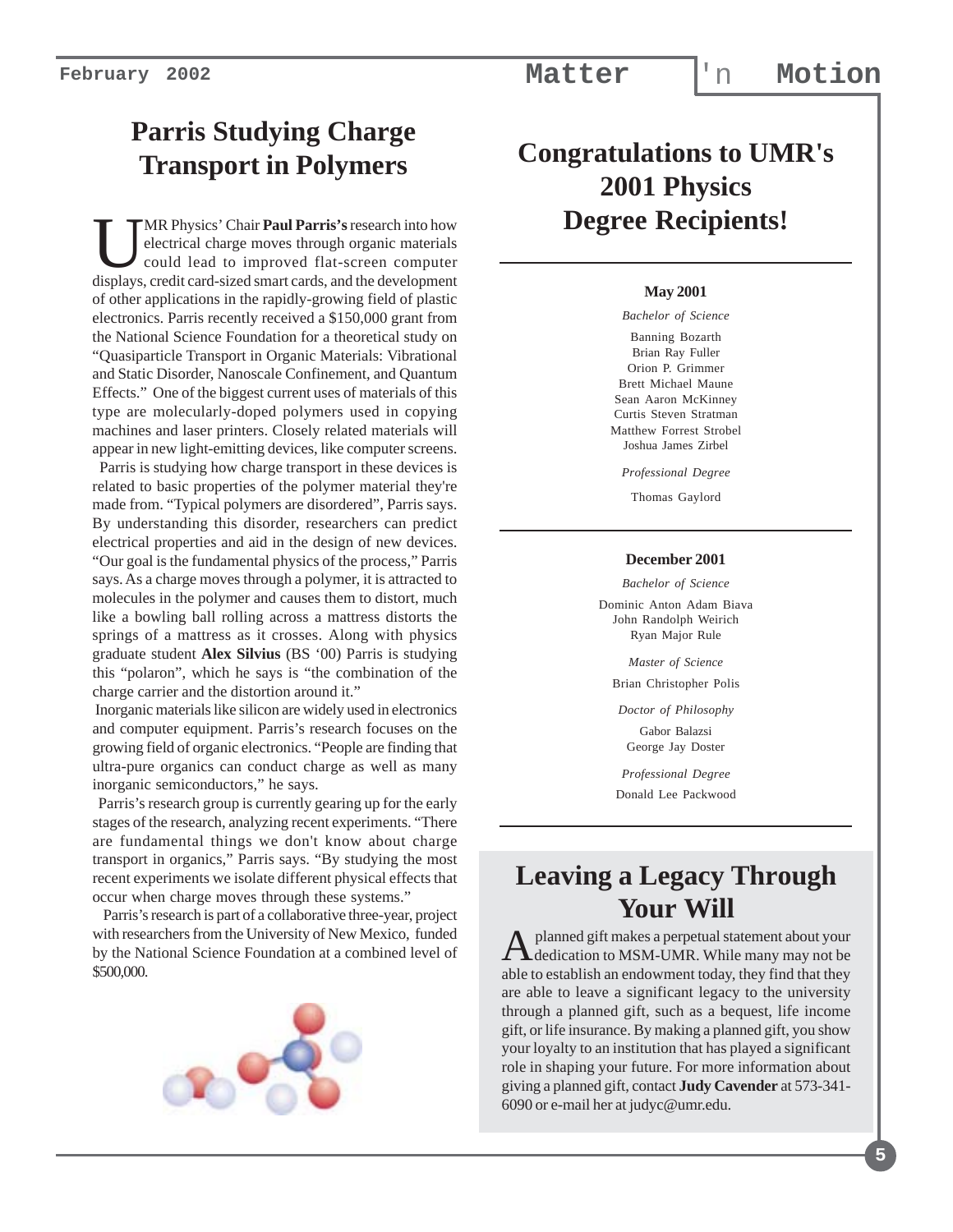#### **UMR's Newest Physics Faculty Member Carsten Ullrich**

The UMR Physics Department was pleased this past August to welcome **Dr. Carsten Ullrich** into its faculty ranks. Carsten is a native of Würzburg,

a beautiful old German city, located on the river Main in the northeastern corner of Bavaria. According to Carsten, however, the inhabitants of the region vehemently reject being labeled "Bavarians." Instead, they identify themselves as "Franconians," a distinction that is perhaps best seen in their preference for the local, extremely dry, white wines over the beers of Bavaria. The University of Würzburg, where Carsten majored in physics, was founded over 500 years ago, and is perhaps best known as the place where x-rays were discovered in 1895 by **W.C. Roentgen**, winner of the first Nobel Prize in physics. In 1989, Carsten spent a year



*Carsten Ullrich*

in the US as an exchange student at the State University of New York at Albany. As a consequence, he completely missed all the exciting historical events in Germany during the fall of the iron curtain. But he also got his first impressions of academic life in the US, of the country, and its people, and overall had such a wonderful time that he looked forward to the chance to return.

 Upon returning to Würzburg, Carsten started his thesis research in theoretical physics, working with Prof. **E.K.U.**

#### **UMR Researchers Test Jet Engines** - continued from page 4.

Researchers from MIT, the British government, and Aerodyne Research Corporation also participated in the test. The British government and Aerodyne researchers studied different types of gas used in the engine. "MIT researchers are specialists in modeling combustion," Hagen says. Their research shows how emissions pass through the engine.

 In addition to Hagen, UMR CASL researchers **Philip Whitefield**, associate professor of chemistry; **Max Alcorn**, research maintenance technician; and **Max Trueblood**, senior research aid, traveled to England to participate in the testing of the jet engine. UMR students participating in the test included **Andy Rutter**, a graduate student in chemistry from Wiltshire, England; **Ben Eimer** (BS '00), a graduate student in physics from Hillsboro, Mo.; **Michael Cress**, a junior in computer engineering from Rolla, Mo.; **Grant Folkmann**, a senior in chemistry from Washington, Mo.; **Derek Dressler**, a senior in chemistry from Lenzburg, Ill.; **Jeromy Jones**, a senior in chemistry from Kansas City, Mo.; and **Gregory Sitton**, from Rolla, Mo., a computer engineering student at the University of Missouri-Columbia who worked in UMR's CASL for the summer.

**Gross** on various issues in density-functional theory. His master's thesis in 1992 dealt with inhomogeneous

superconducting systems, and for his Ph.D. in 1995 he worked on numerical simulations of dynamical processes of atoms in super-intense laser fields. In fall 1995, Carsten started his life as a postdoc. His first station was Toulouse, a beautiful city in southwest France, where he spent the year 1996 studying electron dynamics in strongly excited metal clusters–and the local cuisine. In 1997, he then went back to the US to work with Prof. **Giovanni Vignale** at the Physics department of UM Columbia, doing research on electron dynamics in semiconductor nanostructures. After spending two and a half years in Columbia, he began to feel very much at home in Missouri. Nevertheless, when the

opportunity arose to go to California, he didn't think twice, but left for Santa Barbara in the fall of 1999. He spent two years at UCSB, at the Institute of Theoretical Physics and the Quantum Institute, working with 1998 Chemistry Nobel Laureate **Walter Kohn**, the founder of density-functional theory. Finally, we are happy to report, he returned to Missouri in the Summer of 2001, when he joined the UMR Physics faculty.

#### **UMR Well-Represented at 2001 International Science and Engineering Fair**

**SPEND COLORED COLORED FOR THE PRODUCTS SYSTEMS**<br>
Systems in San Jose, CA, sent us this report on the 2001 International Science and Engineering Eair: Products Engineering Leader for Novellus Systems in San Jose, CA, sent us this report on the 2001 International Science and Engineering Fair:

 "The 2001 International Science and Engineering Fair was held in San Jose, California, during the second week of May. UMR scholarships were awarded for Physics, Chemistry, Computer Science, Ceramics, Metallurgy, and Petroleum Engineering. I was pleased and honored to represent the UMR Physics department as a special awards judge. Also representing UMR were local alumni **Joey Tuttle** (Phys '64), **Dr. Donald Packwood** (Phys '63), and **Michael Johnson** (MetE '62). The UMR team was led by Lori Gilmore from the School of Mines and Metallurgy and **Dr. Daopu Numbere**, Professor of Petroleum Engineering. All of the judges were impressed by the depth and quality of the exhibits and by the students' composure throughout a long day of interviews. Special activities included a panel discussion with eight Nobel laureates and a judges' reception at the San Jose Museum of Art. The experience was rewarding for all involved."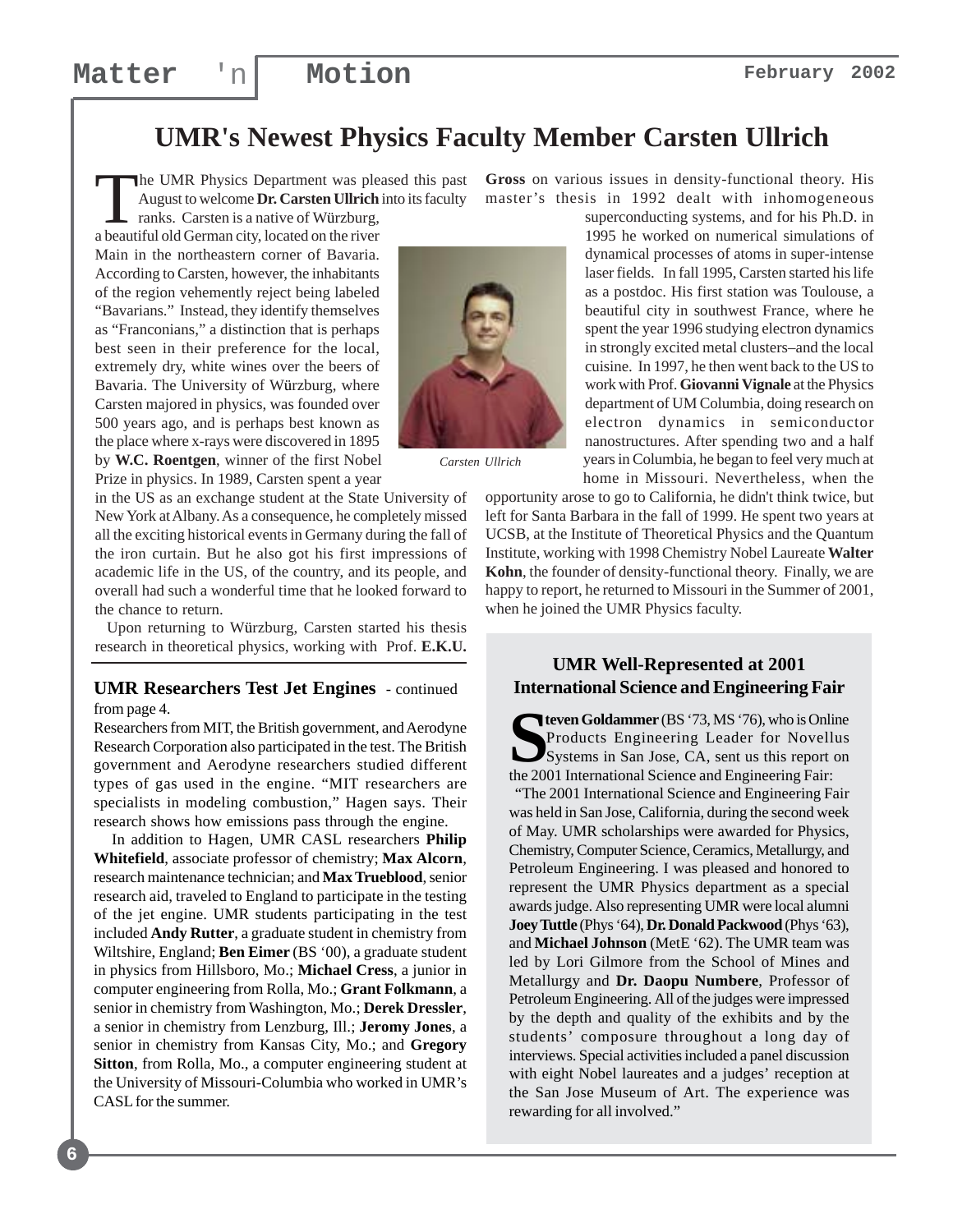#### **Alum Josh Zirbel Makes Nobel Choice for Graduate School**

*Editors note: Josh Zirbel* **(***BS* **'***01***)** *had the singular good taste to go to the University of Colorado-Boulder to work with Physics Professor Carl Wieman just a few months before the latter received the 2001 Nobel Prize in Physics for his work on Bose-Einstein Condensation* (*with Eric Cornell of UC and Wolfgang Ketterle of MIT*). *Josh writes:*

Immediately following graduation, I came directly to Colorado to begin work with Carl Wieman at JILA. Right away he put<br>me to work testing for a new Rubidium-85 Bose-Einstein Condensate (BEC) machine so that we can further mmediately following graduation, I came directly to Colorado to begin work with Carl Wieman at JILA. Right away he put me to work testing for a new Rubidium-85 Bose-Einstein Condensate (BEC) machine so that we can further investigate the self-attraction and repulsion of the condensate near Rubidium-85's Feshbach resonance.

optical trap (MOT) in a "dirty" chamber and transfer them to a "clean" chamber in which we would cool the atoms further to the BEC transition. The idea was to use a continuous stream of atoms from the MOT. Although it was simpler than other transfer methods to set up, it turned out to not give us any fruitful results so we abandoned it.

 We then decided to try a more conventional method of pushing the cloud of atoms up to a speed of about 3 meters-persecond from the MOT using a hundred-microsecond resonant laser pulse. We then guided the cloud

along a *bent* transfer tube using a quadrupole magnetic field. This method immediately gave us results. At this point, however, we are having some problems with loss and getting the timing hammered out for the magnetic field at the bend. Hopefully, we will get this working successfully over the next month. Then the "clean" chamber can be made and we can begin some real science with a BEC by midsummer. So far, it has been really fun setting up a lab, since we have the opportunity to do things correct from the beginning.



 Now that I am gone and have had time to think about it, I would like to thank all of the Physics professors. I really didn't know how fortunate I was to have instructors who were so willing to take, literally, their afternoons to introduce me to interesting physics and to discuss the random things I would

come to them with. Those discussions have been the most enjoyable memories from my time at UMR. Best regards - Josh.

#### **Donald Packwood Receives Professional Degree at Winter Commencement**

The Physics Department was pleased to honor alumnus **Donald Lee Packwood** (BS '63, MS '65) with a **Professional Degree** in Physics during the December 2001 Commencement. Don recently retired after 20 years with Hewlett Packard's Semiconductor Business Group, now part of Agilent Technologies, where he served in a variety of technical dual-ladder and management positions in corporate and division research and development, and in manufacturing.

 He also developed processes to manufacture computer and cell phone chips and invented several semiconductor process architectures and semiconductor device structures, for which he

received two patents. Don has published numerous articles in the scientific literature and presented papers at a variety of conferences associated with the semiconductor industry. He has served on the board of directors of the American Vacuum Society, a part of the American Institute of Physics, and has been a member of the American Physical Society, the IEEE, the Electrochemical Society, and the Materials Research Society. Don holds the relatively rare distinction of having earned a Physics B.S. in 1963 from the **Missouri School of Mines**, and a Physics M.S. in 1965 from the same institution, which in the intervening two years had changed its name to the **University**



*Don Packwood*

**of Missouri-Rolla**. In 1971, he earned a Ph.D. in physics from the University of Missouri-Columbia. Don, who was joined at Winter Commencement by his wife **Lona**, and his sister **Carol Dunning** and her husband **Alan**, is an avid photographer, runner, and adventurer who among other activities, offers his services as a guide for extended trips into the depths of the Grand Canyon. During his visit to the Rolla campus, Don toured the department, and met and discussed his career experiences with UMR graduate and undergraduate students at an informal departmental luncheon.

## **To Contact UMR Physics**

If you would like to contact us for any reason, you can reach us by phone at **(573) 341-4781** and by e-mail at **physics@umr.edu**. You might also be interested in checking out our web page, *http://www.umr.edu/~physics*.

**7**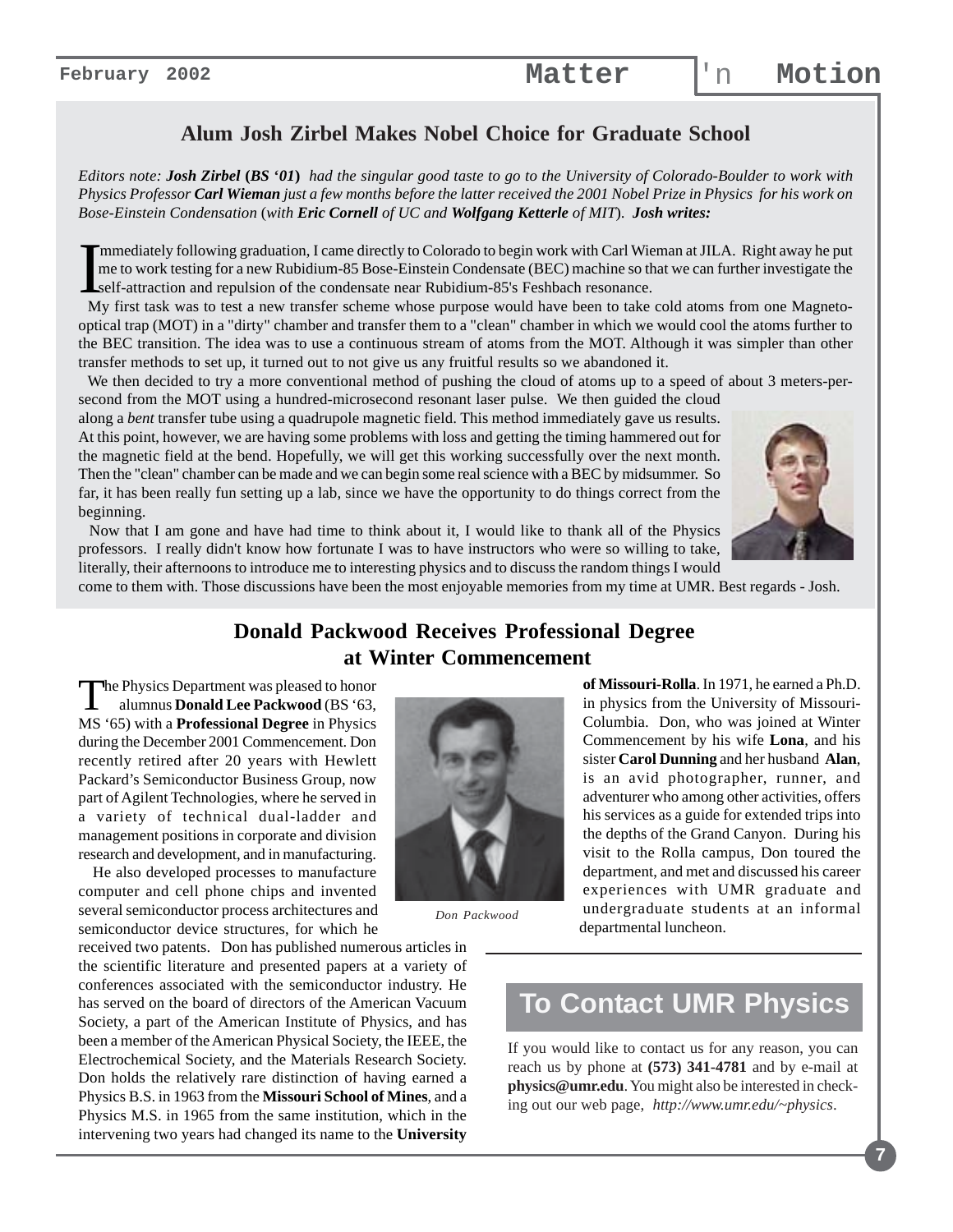always fresh salmon in the market. There are also many events to attend throughout the summer. The biggest of these is the Figawi Celebration, a boat race from Hyannis to Nantucket that ends in what is informally called "Spring break for forty year olds." The nightlife was also exciting. One gentleman I spoke with flew in from New York in his private jet every

## **UMR Alum in Nantucket Intern Program**

*Editors Note: Physics major John Weirich* (*BS '01*) *graduated with honors in December of 2001. The summer before graduation he worked as an astronomy research intern on Nantucket Island. Here is John's report of that experience:*

Spending a summer in Nantucket was a very enjoyable  $\sum$  experience. Nantucket is an excellent summer vacation spot - beaches surround most of the island, and there is



*John Weirich*

**8**

Friday night because he preferred the Nantucket bars.

 In addition to Nantucket itself, the other interns and I had a choice of touring the large telescopes in the West or going to South Africa to see the solar eclipse. The trip to the West was free and the trip to South Africa was expensive, so I toured telescopes in the West. While not as exciting as a solar eclipse, I was able to learn a lot from the private tours of the telescopes, as well as stand inside the different parts of the larger ones. The most well-known telescope we toured was the VLA in Socorro, New Mexico. Jodi Foster found an alien broadcast using this telescope in the movie "Contact."

However most of my time was not spent in recreation. I was working at the Maria Mitchell Observatory under Dr. **Vladimir Strelnitski** (director) and Dr. **Nikolai Samus**. The observatory was founded in 1908 and dedicated to Maria Mitchell, the first professional female astronomer, who was born and raised in Nantucket. During the summer I worked on two projects, recovering "lost" Harvard variable stars with Dr. Samus and searching for short-term variability in the Galactic MASER MWC349 with Dr. Strelnitski. During the days we would give tours of the Maria Mitchell Observatory and, in the evenings, tours of the sky using the observatory's telescopes.

 The first project I worked on consisted of rediscovering variable stars that were found on Harvard photographic plates, but were published with only rough coordinates and no finding charts. After locating the stars on Nantucket photographic plates (some from the early 20's) we recalculated the coordinates and published our results along with finding charts. The telescopes at the Maria Mitchell Observatory are kept for historical reasons, so for my second project I used the 12 meter radio telescope at Kitt Peak, Arizona. After examining my data of MWC349, along with previous data taken by Vladimir, we detected variations on the order of days in various components of the masing regions (including intensity, line width, and radial velocity).

 This January at the American Astronomical Society (AAS) meeting in Washington D.C. I will be presenting an oral presentation of my research on MWC349 as well as a poster on the "Lost" Harvard Variables. Over all I had a very enjoyable experience, Vladimir was very dedicated to his students and was always available to answer questions.

 *- John Weirich.*

#### **Department Honors Physics Alumnus Tom Gaylord**

The Physics Department was pleased to present alumnus **Thomas Gaylord** (BS '65, MS '67) with a **Professional Degree** in Physics during the May 2001 Commencement. Tom serves as the Julius Brown Chair and Regents' Professor of Electrical and Computer Engineering at the Georgia Institute of Technology. He has authored 350 technical publications and holds 25 patents in the areas of semiconductor devices, diffractive optics, and optoelectronics, and is known for his development of a rigorous coupled-wave analysis method currently used worldwide for the design of diffractive optical elements.

 Tom earned a B.S. degree in physics in 1965, an M.S. and professional degrees in electrical engineering from UMR in 1967 and 1985, respectively. He received a Ph.D. in electrical engineering from Rice University in 1970. In October 2000, Tom also visited the department as homecoming speaker, giving a talk entitled "Diffractive Optics". During his visit to the department for Spring Commencement, Tom spoke extensively with many of the



*Tom Gaylord*

department's undergraduate students and met with UMR Chancellor **Gary Thomas** to discuss the value of a strong Physics program, both for students of Physics and as an essential component of any engineering curriculum. At an unusually warm Spring Commencement, Tom was joined by his wife **Nan**, and his daughter **Grace**.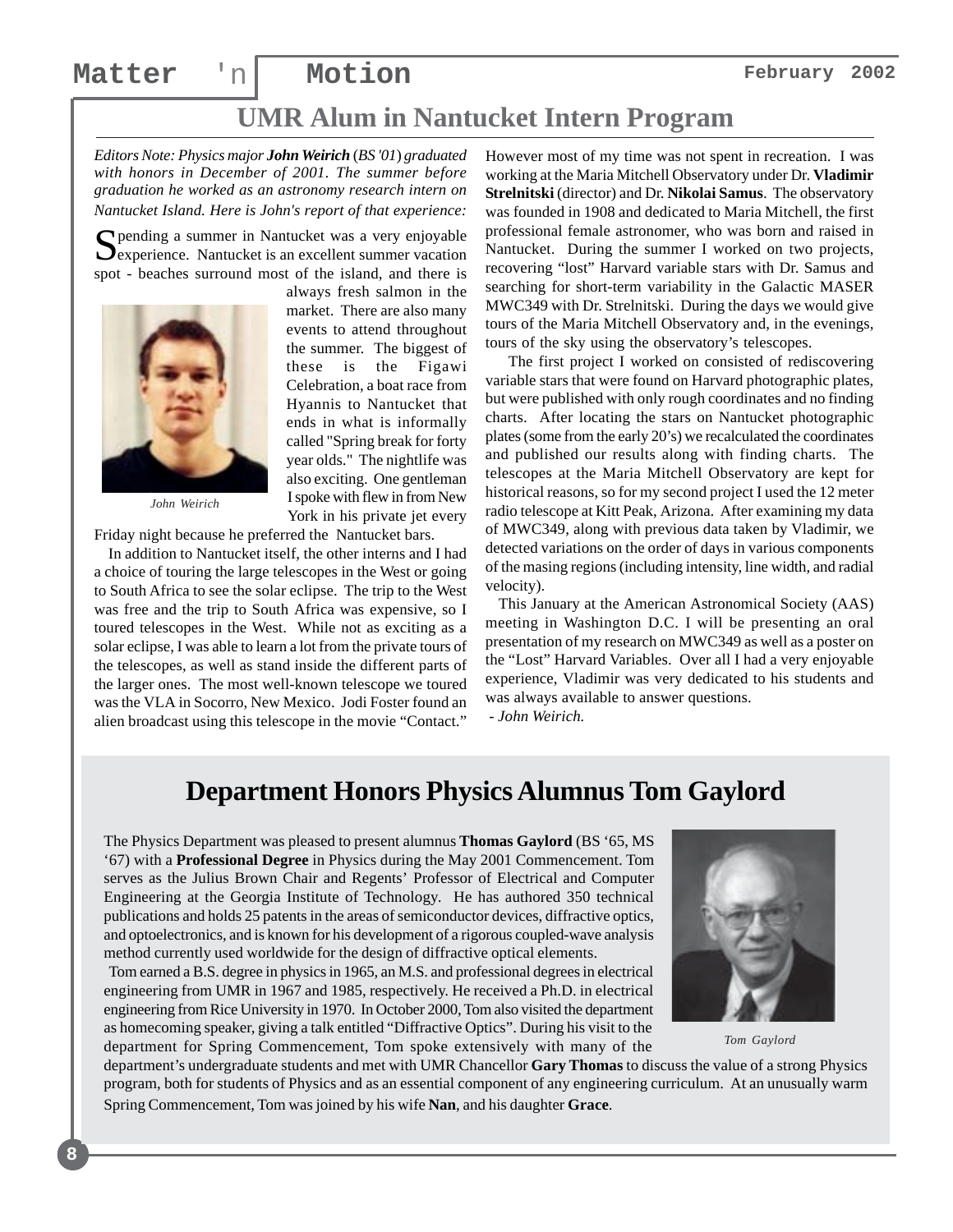**obert Van Nostrand (BS '42, MS '49),** a 1942 graduate of what was then the Missouri School of Mines, sent the department a wonderful illustrated "microbiography" of his career as a geophysicist, for which he

traveled all over the world in the fifties looking for oil. As Van Nostrand describes in his narrative, his work took him to many different places, including Fort McMurray, in Alberta Province, Canada, which in 1953 "looked like one of those sparsely settled frontier towns in cowboy movies," and LaFrette, France, a picturesque town where he lived about twenty miles outside of Paris. From France, Van Nostrand made geological expeditions deep into Saharan Africa, traveling with the French



Army to Djanet, "the last oasis in the southeast corner of Algeria," and onward through the hot uncharted desert into the Niger Republic, where he had many exciting experiences with the local people. He writes, enticingly, "To recite everything would take a book - and more time than we have." The picture at right shows Van Nostrand next to the plane they had acquired for emergencies and reconnaissance, at left a scene from their



desert camp. Van Nostrand currently lives with his wife in Boston, Virginia, which, he writes, "is not much of a settlement, consisting largely of country store and post office." The quiet pace and rolling hills of rural Virginia must be a nice, but quiet, contrast to the excitement of those hot early days in the Sahara. Many thanks, Robert, for sharing your experiences.

#### **From Alumnus Heider Ereifej (Ph.D. '00)**

My name is Heider N. Ereifej, and I received my Ph.D. from<br>the UMR Physics Department in winter 2000 in Atomic and Laser Physics. In the course of my graduate study, I carried out many research and teaching activities that were helpful in building my scientific and engineering background. By graduation I had a stack of scientific publications and conference presentations from the research and investigative studies I carried out as a graduate student, which have been very important in helping me to secure my present position. After completing my degree, I had the privilege of getting three promising job offers. I decided to accept a postdoctoral position with the Electrical Engineering Department at the University of Maryland's Laboratory for Physical Science. My job involved carrying out high-level research in the field of optical fiber communication. Even though the position was not directly related to physics, it was fairly simple and straightforward to adapt to this new activity. The training I received as a graduate student had a significant impact on my ability to carry out the type of work I needed to do. After a year and a half in this position I was then offered a Senior Optical Engineering position in a fiber optic company called Optium Corporation. I have been working for Optium for about five months now, during which I have been doing research and am focused on transforming new ideas into reliable industrial engineering products. The training I received in the Physics Department at the University of Missouri-Rolla is, and always will be, the core of any career I choose. Dr. Heider N. Ereifej, Senior Optical Engineer, Optium Corp., Orlando, FL 32826.

## **Congratulations to UMR's 2001 Physics Dean's List Recipients**

#### **Winter Semester 2001**

Bernard Fendler, Cameron Johnson, Banning Bozarth, John Zirbel, Timothy Ivancic, Curtis Stratman, Orion Grimmer, Christopher Lloyd, Jason Burnes, Sarah Eyermann, Charlie Glaus, Brett Maune, Joseph Eimer, John Quebbeman, Ryan Mallery, Travis Yates, Sean McKinney, Joao Sosa, Dominic Biava, John Weirich, Joshua Zirbel, Deepak Vaid, Ryan Rule.

#### **Fall Semester 2001**

Charles Williams, Joao Sosa, Rebecca Merrill, Ryan Mallery, Christopher Lloyd, Timothy Ivancic, Charlie Glaus, Bernard Fendler, Elizabeth Farrand, Joseph Eimer, Dominic Biava, Jason Burns, Samuel Woods, Travis Yates, John Zirbel.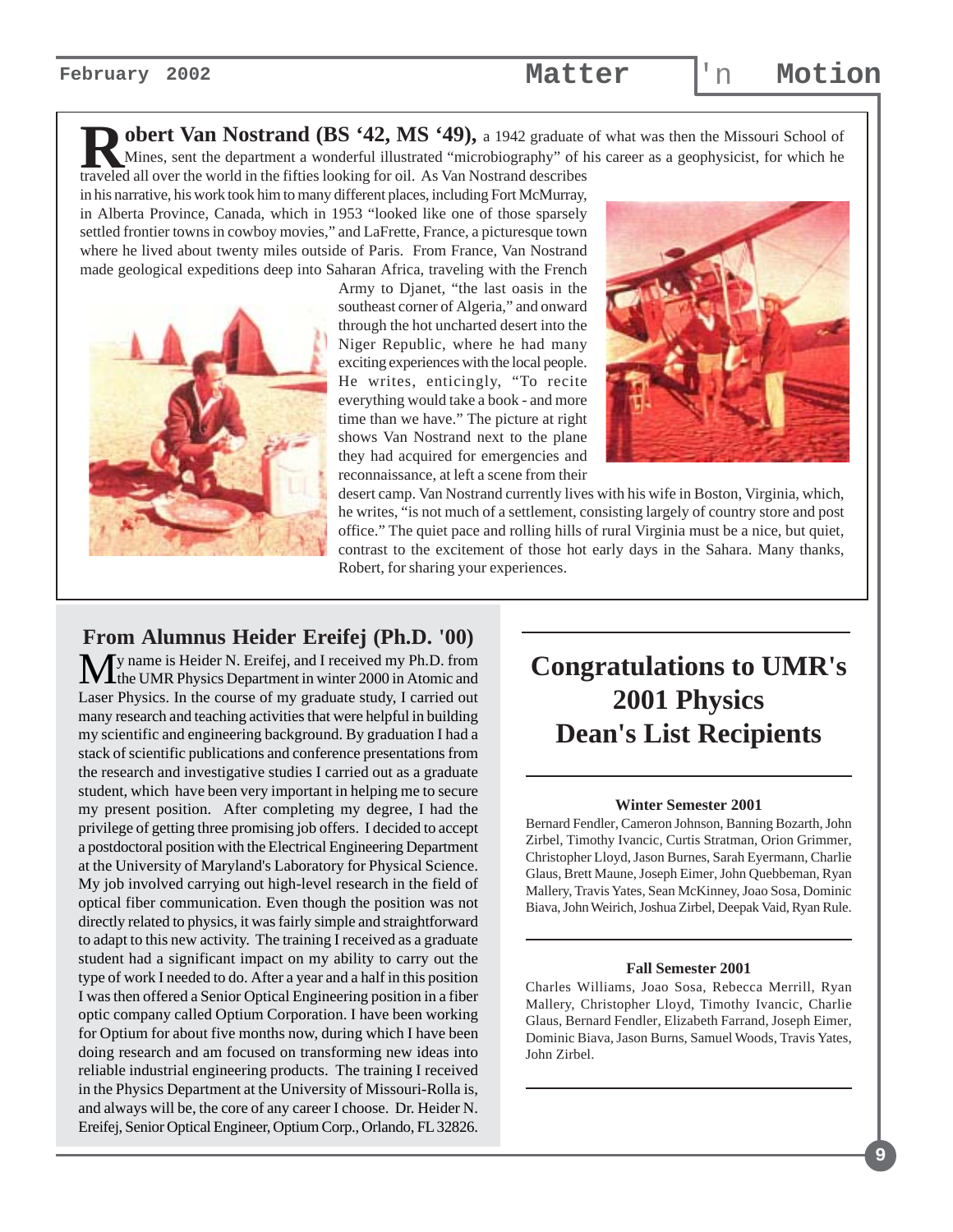## **UMR Ph.D. Finds Career in Medical Physics**

*Editors note: Dan Odero graduated in Winter 2000 with a Ph.D. in computational atomic and molecular physics under the supervision of Curators' Professor of Physics, Don H. Madison and Professor Jerry L. Peacher. Dan writes*

 $\prod_{\text{g}}$ landed my first job as Postdoc at University Hospital and Medical Center, SUNY-Stony Brook in the Department of Radiation Oncology, barely before graduation. At Stony Brook, I participated in the development of an interfacing computer package for performing quality control on medical linear accelerators used for delivering external beams (electrons and xrays) in cancer treatment. I was impressed with the great marriage of my skills with medical applications, i.e., my knowledge of particle scattering and computer applications. I decided that my career would henceforth be in Medical Physics. Then, in November 2000, there was an advertisement for a Medical Physics Residency Fellowship at Johns Hopkins Hospital in Maryland. I emailed my resume, and within one day there was a phone call interview followed by an invitation. I attended the fully arranged interview, and within a day the director called me that his staff said "if you don't get Dan here then you should resign". The package was very attractive. When I had finished my training in less than the stipulated two years, my director would not let me go. But, life has to continue ('You can't get dry where you have taken a bath - a Kenyan saying implying that a change is imminent when necessary). I applied for four permanent jobs as a medical physicist in five hospitals; all extended an offer. It was hard making the selection but I decided to join St. Francis Hospital and Medical Center in Topeka, KS, effective August, 2001. 1 have to say that I have been blessed so much that the major obstacles that most of the international students meet in the Visa sponsorship have never arisen. For every success, there must have been somebody behind it. For my case, my family, wife and kids are always the winners in my successes. However, the training that I obtained under Dr. Madison, is one that I would live to cherish. *- Dan Odero.*

## **Alumni Notes:**

**Laura (Morey) Bosnak** (BS '63) is an Associate Research Chemist with Bayer Corp. in Stilwell, Kansas. Laura writes "after 15 years with Bayer Corporation's Environmental Research Metabolism group, I am now working with the Field Residue Program as Database Administrator."

**Leroy Alt** (BS '61, MS '66) retired from East Central College in 1993 and now teaches in the Electrical and Computer Engineering Department at UMR.

**Franklin Kone** (MS '70) recalls many fond memories of the NSF Summer Institutes, 1967-1970, and how the "good doctor" Harold Q Fuller held the "upside down" maps he would draw to get them to the Kickoff Picnic (and then work, work, work!) at Meramec Springs Park.

**James Perez** (BS '94, PhD '00) has joined the faculty of Luther College, Decorah, IA, as an Assistant Professor of Physics.

**Jeff Schroeder** (BS '95) reports "life continues to be great in Colorado. My wife and I are expecting our third (!) child in July. My career has taken an interesting turn, and I am now managing three different companies, doing web consulting work."

**G. Jay Doster** (BS '93, PhD '01) who received his Ph.D. at the December commencement, is currently working for Cutting Edge Optronics, a division of TRW which offers solid state diode-pumped laser technology, combining the reliability and efficiency of laser diodes with the optical performance of both rods and zig zag slabs.

**Gregory Caudle** (BS '57) is enjoying retirement and consulting. He plans to build a new house at Terre du Lac in the Bonne Terre, MO area.

**Harry Dreste** (BS '51) has enjoyed his 12 years of retirement. He keeps busy around the home, working on model train layouts and his old Studebaker cars. He belongs to two old car clubs and volunteers at the VA Hospital. He reports that his medical treatments are going well.

**Joel Brand** (BS '86, MS, PhD '94) and his wife Ann still love Colorado Springs, and have started their own instrumentation company with **Aron Gaus** (BS '88, PhD '94). You can see them on the web at www.brandgaus.com.

**Chris Thornton** (BS '90) has been named CIO of NuVok Communications, a competitive telephone provider headquartered in St. Louis.

**Sandra Magnus** (BS '86), an astronaut with NASA has been scheduled for her first trip into space on a July 2002 mission to the International Space Station, where she will help deliver a segment of the space station's truss along with equipment to help space walkers move around the station's exterior. We'll be rooting for her the whole way! Go Sandra!



*Sandra Magnus*

**Chris Mertens** (BS '84, MS '88) has

been hired as a research scientist in atmospheric physics at the NASA-Langley Research Center at Newport News, VA.

**Chris Bouchard** (BS '96) earned his MS degrees from UIUC in Physics and Math in 1999. That same year he married Amy Kellogg, joined the Navy, and became a father. He recently graduated from the U.S. Navy Basic Nuclear Power School at Naval Nuclear Power Training Command, Goose Creek, SC.

**10**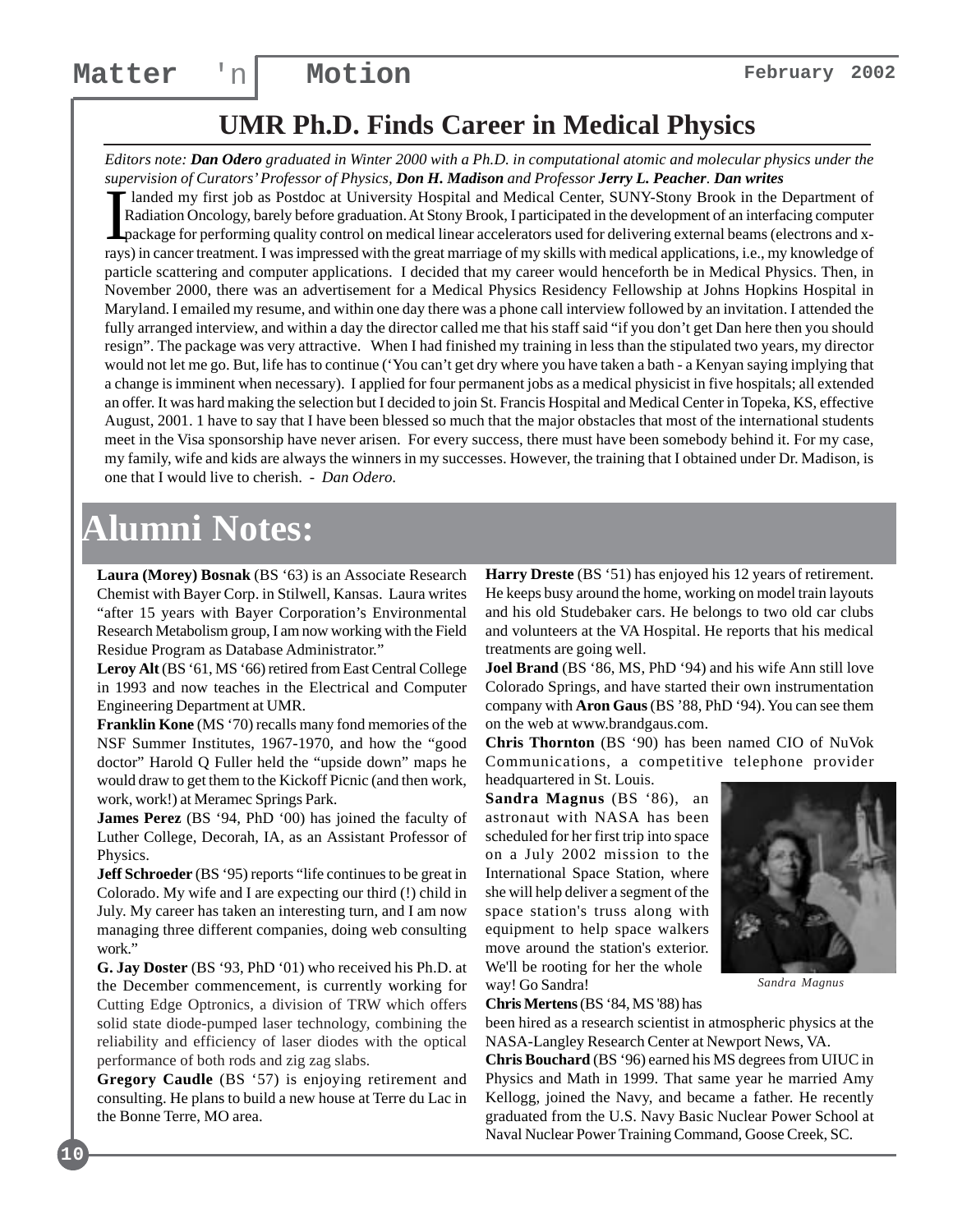**February 2002 Matter** 'n **Motion**

## **Frontiers in Physics Colloquium Series**

The 2001 *Frontiers in Physics Colloquium Series*, which normally features a wide spectrum of interesting topics, was highlighted this year by an outstanding series of talks from candidates for the new faculty positions in condensed matter theory. The series started with a visit from Dr. **Alexei Koulakov** from The Salk Institute for Biological Studies. Dr. Koulakov's talk, "*Pattern Formation in Visual Cortical Areas*" demonstrated the growing appreciation of the use of physics in understanding phenomena in disciplines such as biology and physiology. Other highlights from the faculty candidates were the talks by Dr. **Carsten Ullrich** entitled



"*Terahertz Electronic Excitations in Semiconductor Nanostructures*" and by Dr. **Thomas Vojta** entitled "*Quantum Phase Transitions in Electronic Systems*." Drs. Ullrich and Vojta have both joined the department as faculty members this past year.

 Later in the spring semester, Prof. **Eric Mazur** of Harvard University, shown on the left, addressed the

educational issue of shifting the focus of the classroom experience from the delivery of information to its synthesis, in a talk entitled "*Understanding Or Memorization: Are We Teaching The Right*

*Thing?*" Prof. Mazur also presented an informal talk about his research on laser-induced explosions in transparent materials.

 Dr. **Zdenek Dohnálek** of Pacific Northwest National Laboratory led off the fall semester colloquia, with a talk on novel ways of preparing catalytically important materials. The



fall semester series included talks on atomic physics by Prof. **Klaus Bartschat** of Drake University, cosmology by Prof. **Ta-Pei Cheng** of the University of Missouri-St. Louis, and biophysics by Prof. **Gabor Forgacs** of the University of Missouri-Columbia.

 Prof. **Ryne Raffaelle** (Ph.D. '90) of the Rochester Institute of Technology, shown on the left, was our homecoming speaker

this year. Prof. Raffaelle talked about his recent work on lightweight power systems for space missions in his talk entitled "*Integrated Microelectronic Power Supplies*." The series closed with Prof. **Alison Baski** who presented interesting STM images of one-dimensional growth on silicon surfaces.

### **New Physics Faculty Thomas & Agnes Vojta**

The UMR Physics department grew a little bit bigger in January, with the addition of **Drs. Agnes and Thomas Vojta**, shown in the photo below with their two children, **Sophia and Philipp**. The Vojta's both grew up "behind the iron curtain", in the East German city of Dresden. This capital of the state of Saxony located at the river Elbe is famous for its Baroque architecture, art galleries, and today also

for its high-tech industries. It is also known as the gateway to the mountains of "Saxon Switzerland" where modern freeclimbing evolved about 150 years ago. Growing up in such an area, Agnes and Thomas naturally became passionate hikers, climbers, and mountaineers.

 The University of Dresden where Agnes and Thomas majored in Physics is not very old by European standards, it grew out of a technical school founded in 1828. In 1989, Agnes and Thomas became active participants in the exciting changes that led to the fall of the Berlin Wall and eventually also changed the

course of their lives. After receiving his MS degree in 1991 Thomas first went to Mainz, and later to Chemnitz University to work with Prof. **M. Schreiber** on the transport properties of weakly doped semiconductors, obtaining his Ph.D. in Theoretical Physics in 1994.

He then came to the United States to do a two-year postdoc at the University of Oregon in Eugene with Prof. **D. Belitz** on quantum magnetism. In the meantime, Agnes was working on problems in pattern formation with Prof. **W. Pompe** in Dresden at a newly formed group of the Max-Planck Society, which at that time was beginning to set up research institutes in the

> former East Germany. Agnes received her Ph.D. in Theoretical Physics in 1994, and left two weeks after her thesis defense for lovely Santa Barbara, California, where she spent two years working with Prof. **D. R. Clarke** on electronic ceramics. The two-year, longdistance relationship gave Thomas and Agnes a great chance to get to know several parts of the United States. They got to love living here and have been looking forward to returning ever since. Upon returning to Chemnitz

> > **11**

University in Germany, Thomas worked on quantum phase transitions in order to obtain his Habilitation, a kind of a second Ph.D. necessary to obtain a faculty position in Germany. (continued on page 12)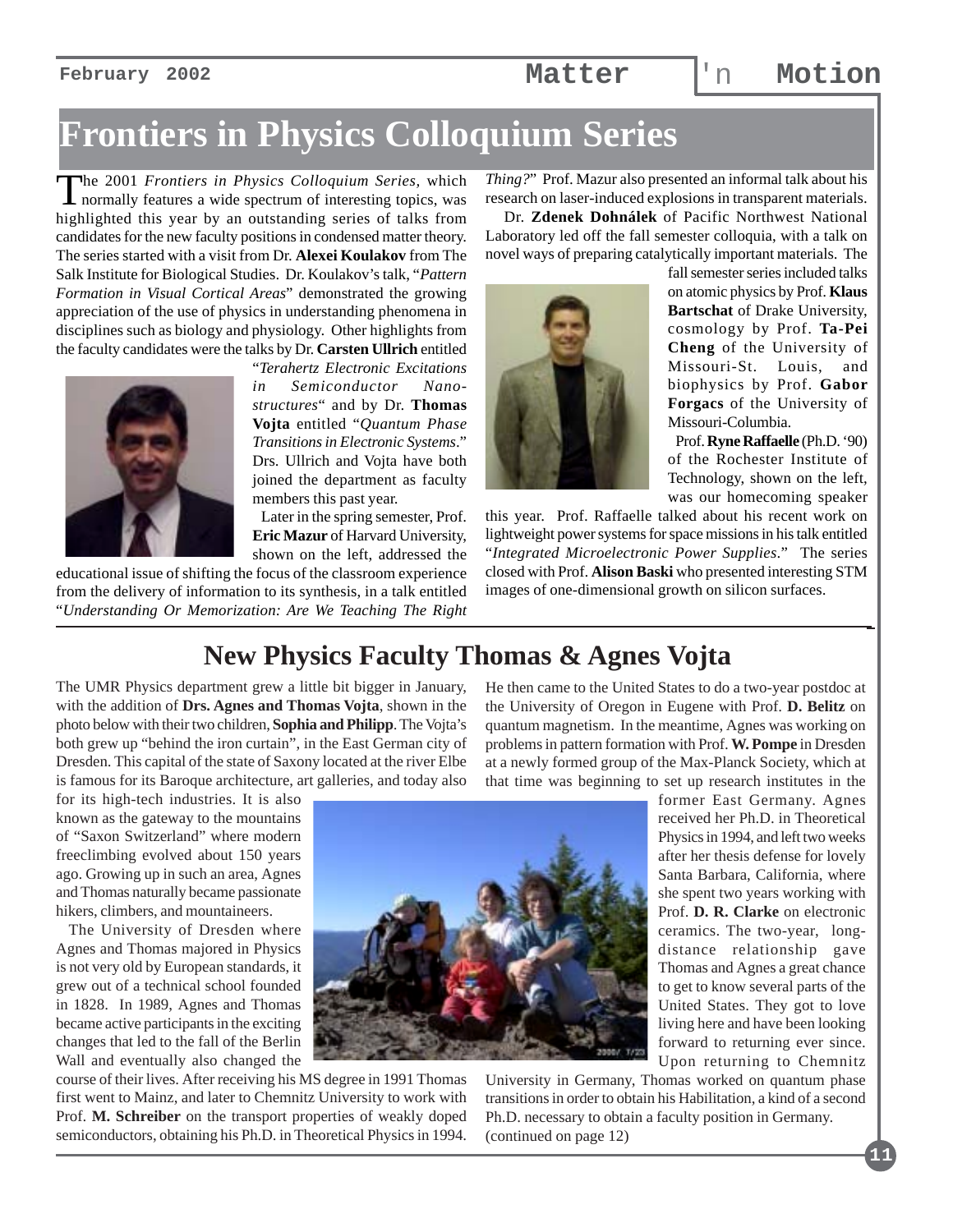## **Eighth Annual Schearer Prize Competition**

The Eighth Annual Schearer Prize Competition for<br>Graduate Research took place on the UMR campus in November, 2001. The Schearer Prize was established to commemorate the memory of the late Dr. **Laird D. Schearer**, Curators' Professor of Physics, who joined the department in 1971, and served as department chair from 1971 to 1977. Professor Schearer's encouragement and support of scientific research enabled the UMR physics graduate program to grow and flourish. The Laird D. Schearer Fund, endowed through gifts from alumni, friends, and the Schearer family, was established in 1994, to provide annual prizes for the best research conducted by UMR physics graduate students.

This year, five students, representing a variety of different research disciplines, entered the competition, which was judged by UMR faculty members **Dan Waddill**, **Carsten Ullrich**, **Barbara Hale**, and **Bob DuBois**. From the five entries received, the committee selected three finalists to present short talks on their research at a regular department colloquium. Based on the quality of the talks and on each participant's overall research record, the committee, after much deliberation, awarded first place to **Kisa Ranasinghe**, (see related story, right) whose entry was entitled "Containerless processing of lithium-disilicate glass using an electrostatic levitator," while Carmen Doudna, who presented "Structural investigation of Ag-Pd clusters synthesized with the radiolysis method," and **Muzaffer Tabanli**, who discussed "Electron-cadmium ionization for energies near overlapping autoionizing resonances," tied for second place. Ms. Ranasinghe is doing her thesis work under the direction of **Gerry Wilemski** (Physics) and **Del Day** (Materials Research Center and Ceramics). Ms. Doudna is working with **Max Bertino** while Mr. Tabanli is working with **Jerry Peacher** and **Don Madison**. The Physics Department is extremely proud of the research accomplishments of all the students who entered the competition.

**Thomas & Agnes Vojta** - continued from page 11. Meanwhile, Agnes worked at the University of Dresden on ferroelectric ceramics, interrupted by several months of family leave after the birth of Sophia and Philipp in 1997 and 1999, respectively.

 After his Habilitation, Thomas won a Heisenberg Fellowship which he used to spend most of 2001 at the University of Oxford in the United Kingdom.

 Finally, they returned to the US, joining the UMR physics faculty this winter. The Physics department is pleased to welcome them to the Rolla area, where they have already been busy exploring the hiking trails, rivers, and state parks of Missouri.

**12**

#### **From Schearer Prize Winner Kisa Ranasinghe**



*Kisa Ranasinghe*

It was a great honor to receive first prize in the Eighth<br>Annual Laird D. Schearer Graduate Research Competition. Annual Laird D. Schearer Graduate Research Competition. I would like to thank the committee and the staff in the Physics department for giving me the opportunity to participate and for selecting me as a winner. I would like to offer special thanks to my supervisors **Dr. Delbert E. Day** and **Dr. Chandra S. Ray** for encouraging me to participate in the competition. The talk I presented was based on work we did on the containerless processing of lithium-disilicate glass using an electrostatic levitator. For the first time we have been able to successfully levitate, melt, and process oxide glasses using the Electrostatic Levitator (ESL) furnace at NASA Marshall Space and Flight Center in Huntsville, Alabama. I would like to thank **Dr. Jan Rogers** and her team for giving us space and time in their busy schedule to conduct our experiment. This work is part of our ongoing research project in which we are going to melt glass in the International Space Station. This very exciting research makes me happy that I came this far from home to this little town of Rolla. I came to UMR in the fall of 1998 to study for my Ph.D. after I finished my bachelor's degree in Sri Lanka, where I was born and raised. On arriving in Rolla, I at first felt I had come to the middle of nowhere. Then I met the professors and staff in the physics department and found out that this is indeed a friendly place where humanity matters, instead of where you are from. **Dr. Kanishka Marasinghe** (PhD '93), then research associate professor and fellow Sri Lankan, introduced me to Dr. Day and Dr. Ray. He and his family took me under their wing from the moment I arrived. After nearly five years of this journey at UMR, my accomplishments are many, not just as a student but also as a person. Being president of the International Student Club in UMR, I found capacities and courage I didn't realize I had.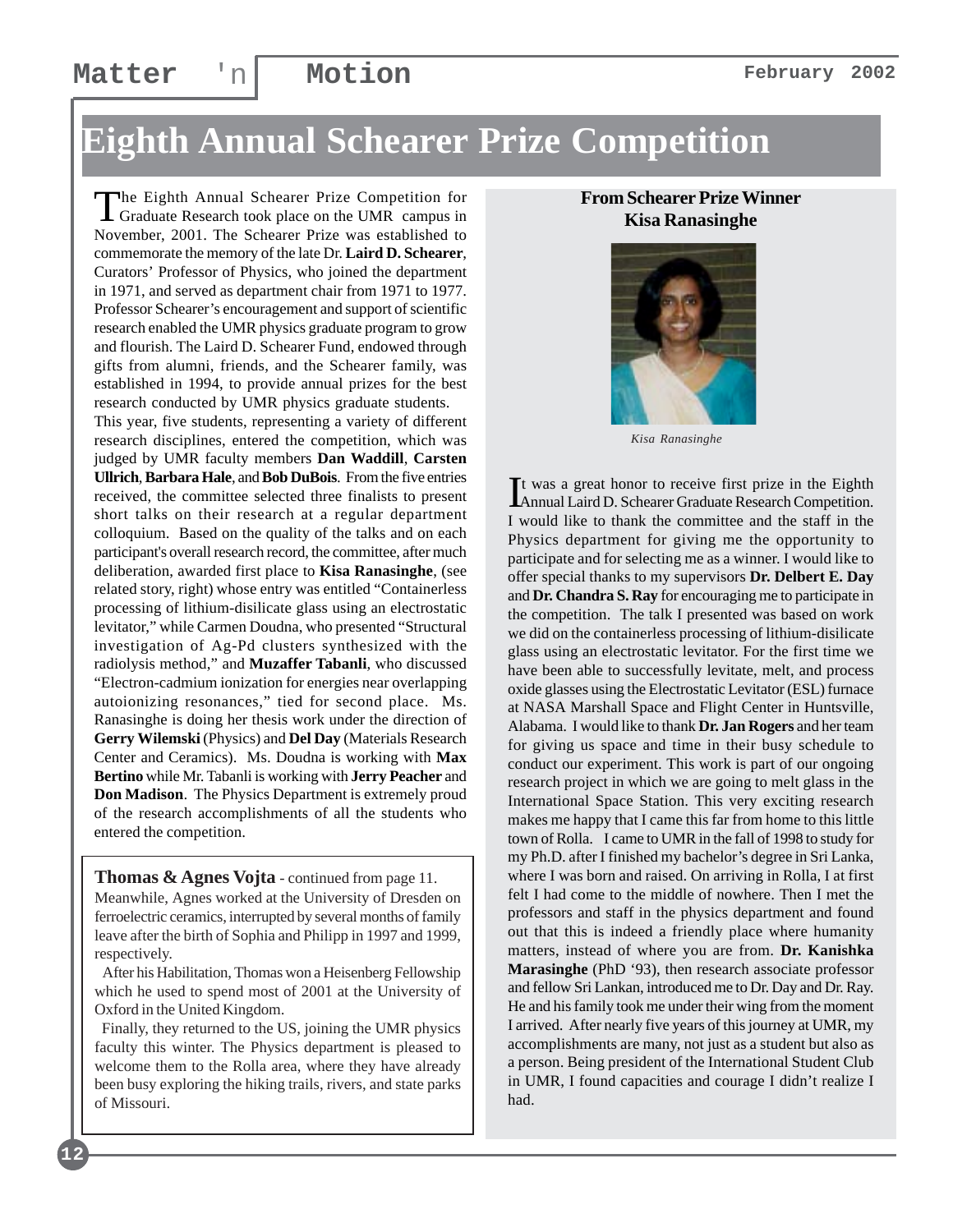# **Faculty, Staff, & Student Notes:**

- Emeritus Chancellor and Physics Professor **John T. Park** has been appointed by Missouri Governor Bob Holden to head the eight member **Missouri Life Sciences Research Committee**, which will provide guidance to the state in issuing grants from the \$21.5 million tobacco settlement money set aside for life science research.
- In September, **Gerry Wilemski** was notified that the U.S. Dept. of Energy's Division of Material Sciences and Engineering would fund his research project entitled "Theoretical Studies of Nucleation Kinetics and Nanodroplet Microstructure." Total funding for the three year project is \$395,000.
- The department was pleased to welcome **Dedie Wilson** into the department as Senior Clerk in the Cloud and Aerosol Sciences Laboratory (CASL).
- Professor **Allan Pringle** served as site coordinator for one of Missouri's regional Science Olympiad competitions. This past year was the first that a Science Olympiad was held on the UMR campus. More than 500 students from grades 6 to 12 competed in 38 separate events, which ranged from construction of a Rube Goldberg device using as many as 30 separate simple machines to launch a ping-pong ball, to a test of contestants' knowledge of cell biology, and DNA analysis. The events emphasize creativity, teamwork, and fast "on-your-feet" thinking and acting. Physics faculty members **Ralph Alexander**, **Greg Story**, and **John Schmitt** served as supervisors in four of the events.

## **Come Back for Homecoming**

The UMR Physics Department warmly invites you to return to Rolla for **UMR Homecoming 2002** on the weekend of **October 11-13, 2002**. On Friday afternoon, October 11, the department will hold an open house and special programs for its alumni and friends. Tours of laboratories and educational facilities will be offered and there will be opportunities for interaction with current UMR physics students. Come see what we have done since you received your degree.

 In keeping with a long-standing tradition, a UMR alumnus or alumna will deliver the Homecoming 2002 Physics Colloquium at 4 PM. on Friday, October 11. Later that evening, professors **Ed** and **Barbara Hale** will host a homecoming reception in their lovely home. Contact us at **physics@umr.edu** for specific information about physics department activities, or **alumni@umr.edu** for general homecoming information. Come home to your college roots, and help us celebrate UMR's past, even as we work to shape its future!

- For a second year, **Ron Bieniek** has been the UMR professor most often cited by UMR graduates as having had a positive influence on them. Bieniek, who has been expanding the Learning Center concept pioneered in the Physics department to the rest of the campus, also received the Faculty Member of the Year Award from the Residence Hall Association & National Residence Hall Honorary, and has been selected by Chancellor **Gary Thomas** to be UMR's coordinator for the UM-system New Faculty Teaching Scholars Program.
- In early October Professor **Ron Olson** spent two weeks at the University of Groningen, The Netherlands, developing theoretical methods to support an experimental group that has built a magneto-optical (MOT) trap to study atomic collisions. Six laser beams and two anti-Helmholtz coils are used to cool and trap sodium atoms at 1 mK. After collision by 3 MeV/u O6+ ions, a kinematically complete measurement of the momentum transferred during the collision is determined. Travel support was provided by an NSF-International programs grant. In late October Olson and postdoctoral associate **Juan Fiol** traveled to Rio de Janeiro, Brazil, to work with physicists at the Catholic University for two weeks in a collaboration with Brazilian experimental programs jointly funded from NSF-International programs and the CNPq (the Brazilian NSF equivalent). Efforts are focused on four-body systems and electron correlation parameters in fast ion-atom collisions. New theoretical methods developed by Olson and Fiol allow prediction of electron correlation signatures.
- Drs. **Dan Waddill** and **Michael Schulz** were the recipients of 2001 UMR Faculty Excellence Awards, which are given annually to faculty who best exemplify the ideals of excellence in research, teaching, and service to the UMR campus.
- The Physics Department was saddened to learn of the September, 2001 death of **Judy West**, who worked in the Physics Department front office from 1981 to 1984. Our sympathy goes out to her family.

### **To Contact UMR Physics**

If you would like to contact us for any reason, you can reach us by phone at **(573) 341-4781** and by e-mail at **physics@umr.edu**. You might also be interested in checking out our web page, *http://www.umr.edu/~physics*.